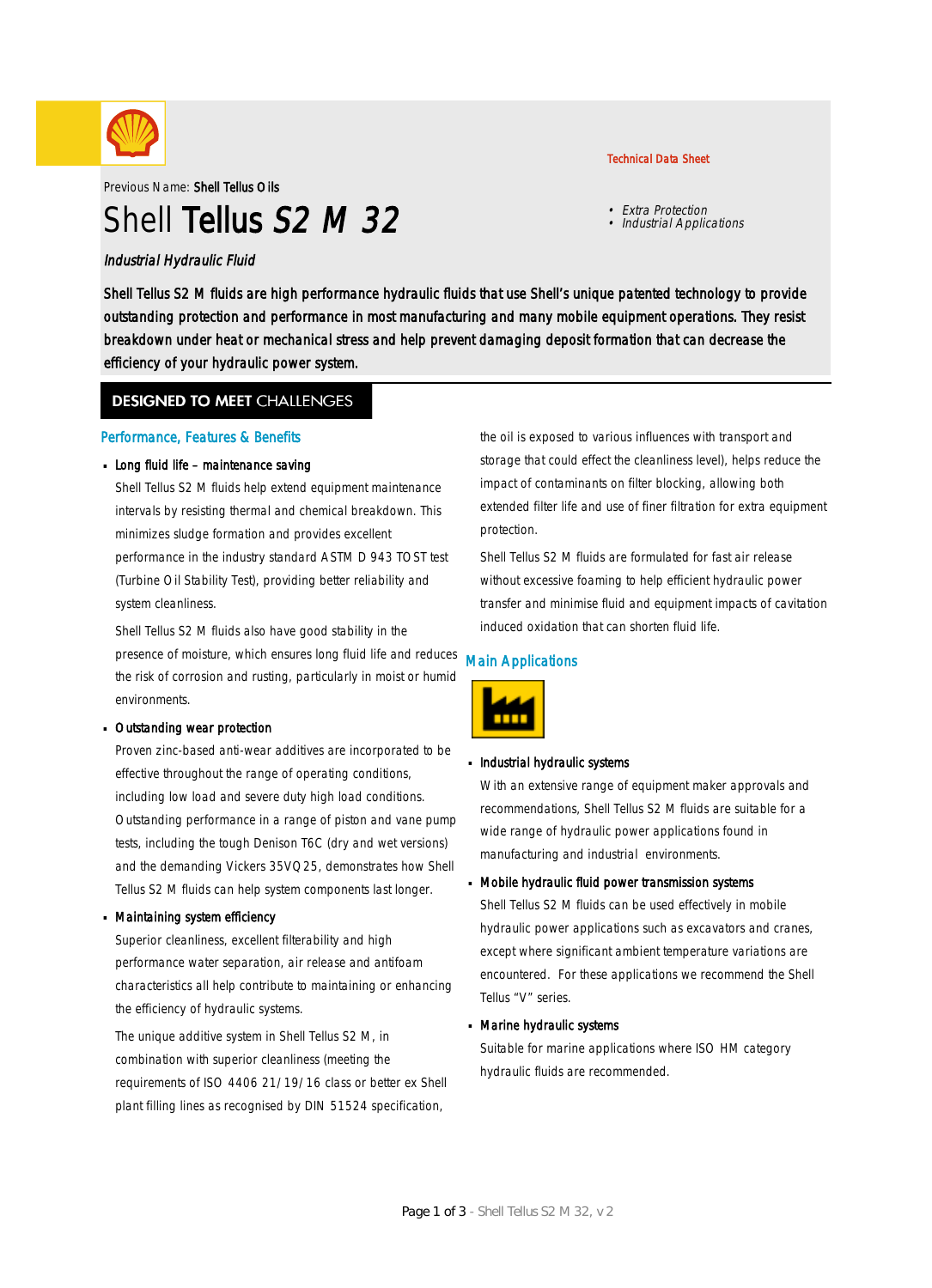### Specifications, Approvals & Recommendations

- Denison Hydraulics (HF-0, HF-1, HF-2)
- Cincinnati Machine P-68 (ISO 32), P-70 (ISO 46), P-69 (ISO 68)
- **Eaton Vickers M-2950 S**
- **Eaton Vickers I-286 S**
- Listed by Bosch Rexroth Ref 17421-001 and RD 220-1/04.03
- $\blacksquare$  ISO 11158 (HM fluids)
- **AFNOR NF-E 48-603**
- ASTM 6158-05 (HM fluids) ·
- DIN 51524 Part 2 HLP type
- Swedish Standard SS 15 54 34 AM
- GB 111181-1-94 (HM fluids)

For a full listing of equipment approvals and recommendations, please consult your local Shell Technical Helpdesk, or the OEM Approvals website.

#### Typical Physical Characteristics

#### Compatibility & Miscibility

## Compatibility ·

Shell Tellus S2 M fluids are suitable for use with most hydraulic pumps. However, please consult your Shell Representative before using in pumps containing silver plated components.

#### Fluid Compatibility ·

Shell Tellus S2 M fluids are compatible with most other mineral oil based hydraulic fluids. However, mineral oil hydraulic fluids should not be mixed with other fluid types (e.g. environmentally acceptable or fire resistant fluids).

## Seal & Paint Compatibility

Shell Tellus S2 M fluids are compatible with seal materials and paints normally specified for use with mineral oils.

| <b>Properties</b>          |               |             | Method           | Shell Tellus S2 M |
|----------------------------|---------------|-------------|------------------|-------------------|
| <b>ISO Viscosity Grade</b> |               |             | <b>ISO 3448</b>  | 32                |
| <b>ISO Fluid Type</b>      |               |             |                  | <b>HM</b>         |
| <b>Kinematic Viscosity</b> | $@0^{\circ}C$ | cSt         | ASTM D 445       | 338               |
| <b>Kinematic Viscosity</b> | @40°C         | cSt         | ASTM D 445       | 32                |
| <b>Kinematic Viscosity</b> | @100°C        | cSt         | ASTM D 445       | 5.4               |
| <b>Viscosity Index</b>     |               |             | <b>ISO 2909</b>  | 99                |
| <b>Density</b>             | @15°C         | kq/l        | <b>ISO 12185</b> | 0.875             |
| Flash Point (COC)          |               | $^{\circ}C$ | <b>ISO 2592</b>  | 218               |
| <b>Pour Point</b>          |               | $^{\circ}C$ | <b>ISO 3016</b>  | $-30$             |

These characteristics are typical of current production. Whilst future production will conform to Shell's specification, variations in these characteristics may occur.

### Health, Safety & Environment

- Guidance on Health and Safety is available on the appropriate Material Safety Data Sheet, which can be obtained from http://www.epc.shell.com/
- Protect the Environment

Take used oil to an authorised collection point. Do not discharge into drains, soil or water.

### Additional Information

■ Advice

Advice on applications not covered here may be obtained from your Shell representative.